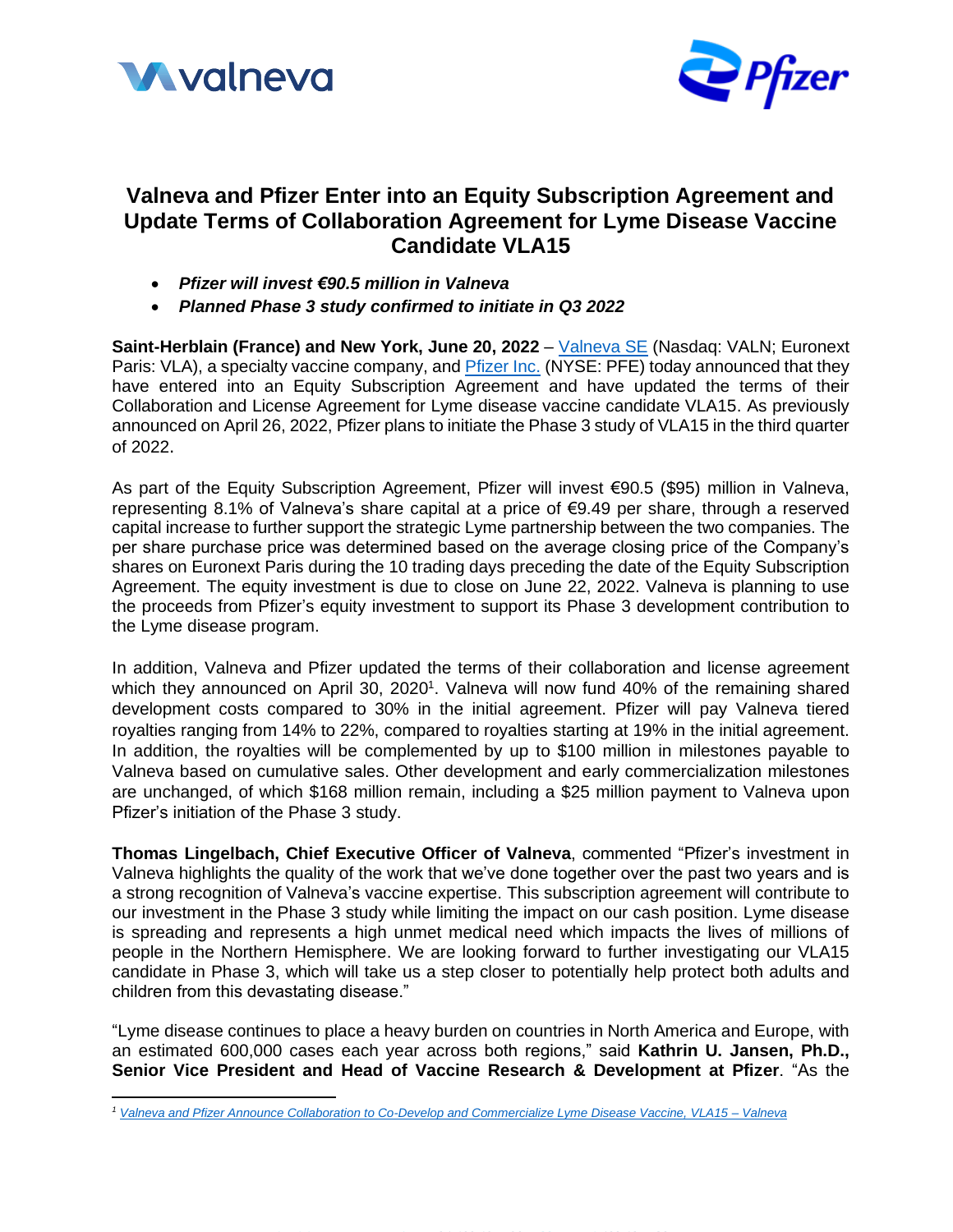geographic footprint of Lyme disease widens, the medical need for vaccination becomes even more imperative. We are excited to continue partnering with Valneva on the development of VLA15 and look forward to working together to progress the program with the goal of bringing forward a vaccine that could help prevent this debilitating disease."

Pending successful initiation and completion of the planned Phase 3 study for VLA15, Pfizer could potentially submit a Biologics License Application (BLA) to the U.S. Food and Drug Administration as early as 2025.

### **Dilution**

The 9,549,761 new ordinary shares to be issued to Pfizer pursuant to the Equity Subscription Agreement will represent a dilution of approximately 8.1% of the share capital of the Company. On an illustrative basis, a shareholder holding 1% of Valneva's capital before this capital increase will now hold a stake of 0.919%.

## **About VLA15**

VLA15 is the only Lyme disease vaccine candidate currently in clinical development. This investigational multivalent protein subunit vaccine uses an established mechanism of action for a Lyme disease vaccine that targets the outer surface protein A (OspA) of *Borrelia burgdorferi*, the bacteria that cause Lyme disease. OspA is one of the most dominant surface proteins expressed by the bacteria when present in a tick. Blocking OspA inhibits the bacterium's ability to leave the tick and infect humans. The vaccine covers the six most common OspA serotypes expressed by *Borrelia burgdorferi sensu lato* species that are prevalent in North America and Europe. VLA15 has demonstrated a strong immunogenicity and safety profile in pre-clinical and clinical studies so far. The program was granted Fast Track designation by the U.S. Food and Drug Administration (FDA) in July 2017<sup>2</sup>. Valneva and Pfizer entered into a collaboration agreement in April 2020 to codevelop VLA15<sup>1</sup>.

### **About Lyme Disease**

Lyme disease is a systemic infection caused by *Borrelia burgdorferi* bacteria transmitted to humans by infected *Ixodes* (aka deer or blacklegged) ticks<sup>3</sup>. It is considered the most common vector-borne illness in the Northern Hemisphere and according to a study published on June 13, 2022 in BMJ Global Health, Lyme disease has likely infected 14.5% of the world's population<sup>4</sup>. Early symptoms of Lyme disease (such as a gradually expanding erythematous rash called *erythema migrans* or more unspecific symptoms like fatigue, fever, headache, mild stiff neck, arthralgia or myalgia) are often overlooked or misinterpreted. Left untreated, the disease can disseminate and cause more serious complications affecting the joints (arthritis), the heart (carditis) or the nervous system. The medical need for vaccination against Lyme disease is steadily increasing as the geographic footprint of the disease widens<sup>5</sup>.

*<sup>2</sup> <https://valneva.com/press-release/valneva-receives-fda-fast-track-designation-for-its-lyme-disease-vaccine-candidate-vla15/> <sup>3</sup> Stanek et al. 2012, The Lancet 379:461–473*

*<sup>4</sup> [https://gh.bmj.com/content/7/6/e007744?utm\\_source=STAT%20Newsletters&utm\\_campaign=c7e76c7c4e](https://gh.bmj.com/content/7/6/e007744?utm_source=STAT%20Newsletters&utm_campaign=c7e76c7c4e)*

*MR\_COPY\_01&utm\_medium=email&utm\_term=0\_8cab1d7961-c7e76c7c4e-150175797*

*<sup>5</sup> New Scientist, Lyme disease is set to explode and we still don't have a vaccine; March 29, 2017.* 

*https://www.newscientist.com/article/mg23431195-800-lyme-disease-is-set-to-explode-and-you-cant-protect-yourself/*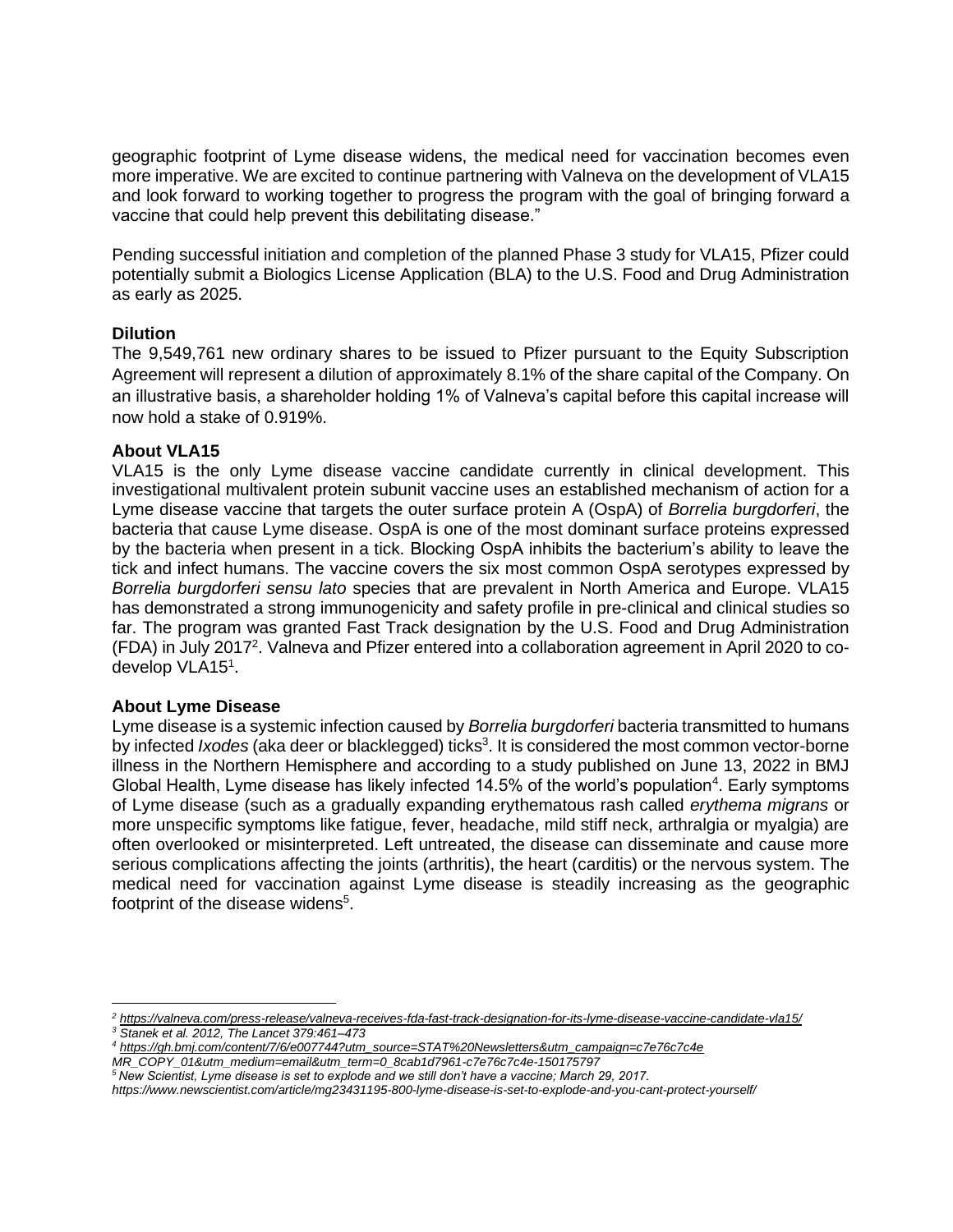#### **About Valneva SE**

Valneva is a specialty vaccine company focused on the development and commercialization of prophylactic vaccines for infectious diseases with significant unmet medical need. The Company takes a highly specialized and targeted approach to vaccine development and then applies its deep understanding of vaccine science to develop prophylactic vaccines addressing these diseases. Valneva has leveraged its expertise and capabilities both to successfully commercialize two vaccines and to rapidly advance a broad range of vaccine candidates into and through the clinic, including candidates against Lyme disease, the chikungunya virus and COVID-19.

### **About Pfizer: Breakthroughs That Change Patients' Lives**

At Pfizer, we apply science and our global resources to bring therapies to people that extend and significantly improve their lives. We strive to set the standard for quality, safety and value in the discovery, development and manufacture of health care products, including innovative medicines and vaccines. Every day, Pfizer colleagues work across developed and emerging markets to advance wellness, prevention, treatments and cures that challenge the most feared diseases of our time. Consistent with our responsibility as one of the world's premier innovative biopharmaceutical companies, we collaborate with health care providers, governments and local communities to support and expand access to reliable, affordable health care around the world. For more than 170 years, we have worked to make a difference for all who rely on us. We routinely post information that may be important to investors on our website at [www.Pfizer.com.](http://www.pfizer.com/) In addition, to learn more, please visit us on [www.Pfizer.com](http://www.pfizer.com/) and follow us on Twitter at [@Pfizer](https://twitter.com/pfizer) and [@Pfizer](https://twitter.com/pfizer_news)  [News,](https://twitter.com/pfizer_news) [LinkedIn,](https://www.linkedin.com/company/pfizer) [YouTube](https://www.youtube.com/pfizer) and like us on Facebook at [Facebook.com/Pfizer.](https://www.facebook.com/Pfizer/)

#### **Valneva**

Laëtitia Bachelot-Fontaine VP Global Communications & European Investor Relations M +33 (0)6 4516 7099 [laetitia.bachelot-fontaine@valneva.com](mailto:laetitia.bachelot-fontaine@valneva.com)

Joshua Drumm, Ph.D. VP Global Investor Relations M +1 917 815 4520 [joshua.drumm@valneva.com](mailto:joshua.drumm@valneva.com)

**Pfizer** Media Relations: [PfizerMediaRelations@pfizer.com](mailto:PfizerMediaRelations@pfizer.com) 212-733-1226

Investor Relations: [IR@pfizer.com](mailto:IR@pfizer.com) 212-733-4848

#### **Valneva Forward-Looking Statements**

This press release contains certain forward-looking statements relating to the business of Valneva, including with respect to the progress, timing, results and completion of research, development and clinical trials for product candidates and estimates for future performance. In addition, even if the actual results or development of Valneva are consistent with the forward-looking statements contained in this press release, those results or developments of Valneva may not be sustained in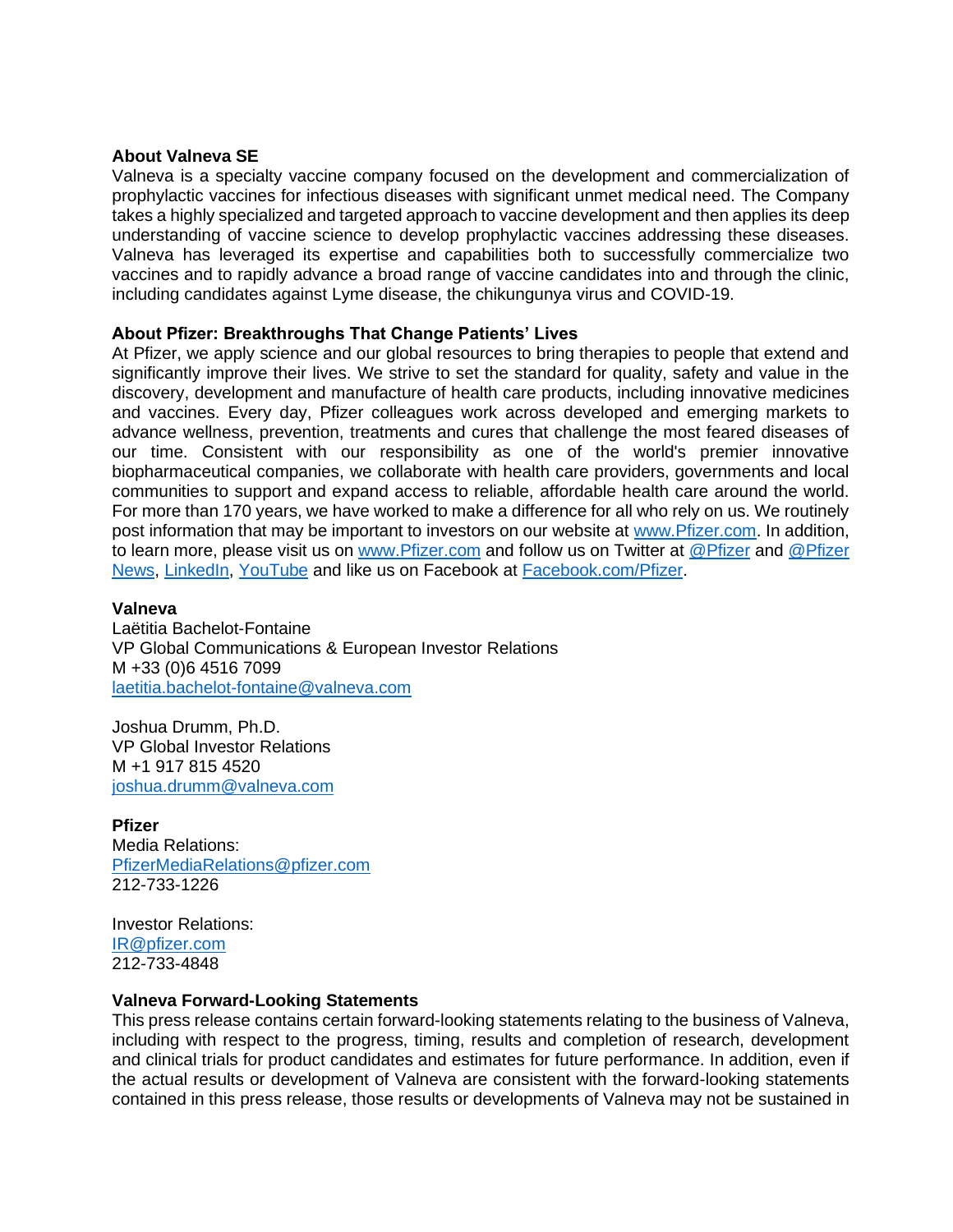the future. In some cases, you can identify forward-looking statements by words such as "could," "should," "may," "expects," "anticipates," "believes," "intends," "estimates," "aims," "targets," or similar words. These forward-looking statements are based largely on the current expectations of Valneva as of the date of this press release and are subject to a number of known and unknown risks and uncertainties and other factors that may cause actual results, performance or achievements to be materially different from any future results, performance or achievement expressed or implied by these forward-looking statements. In particular, the expectations of Valneva could be affected by, among other things, uncertainties involved in the development and manufacture of vaccines, unexpected clinical trial results, unexpected regulatory actions or delays, competition in general, currency fluctuations, the impact of the global and European credit crisis, and the ability to obtain or maintain patent or other proprietary intellectual property protection. Success in preclinical studies or earlier clinical trials may not be indicative of results in future clinical trials. In light of these risks and uncertainties, there can be no assurance that the forward-looking statements made during this presentation will in fact be realized. Valneva is providing the information in these materials as of this press release, and disclaim any intention or obligation to publicly update or revise any forward-looking statements, whether as a result of new information, future events, or otherwise.

### **Pfizer Disclosure Notice**

The information contained in this release is as of June 20, 2022. Pfizer assumes no obligation to update forward-looking statements contained in this release as the result of new information or future events or developments.

This release contains forward-looking information about a Lyme disease vaccine candidate, VLA15, and an Equity Subscription Agreement and a Collaboration and License Agreement between Pfizer and Valneva for VLA15, including their potential benefits and a planned Phase 3 clinical trial, that involves substantial risks and uncertainties that could cause actual results to differ materially from those expressed or implied by such statements. Risks and uncertainties include, among other things, the uncertainties inherent in research and development, including the ability to meet anticipated clinical endpoints, commencement and/or completion dates or enrollment targets for our clinical trials, regulatory submission dates, regulatory approval dates and/or launch dates, including uncertainties relating to the time needed to accrue cases in the planned Phase 3 trial, as well as the possibility of unfavorable new clinical data and further analyses of existing clinical data; the risk that clinical trial data are subject to differing interpretations and assessments by regulatory authorities; whether regulatory authorities will be satisfied with the design of and results from our clinical studies; whether and when drug applications may be filed in any jurisdictions for VLA15; whether and when any such applications may be approved by regulatory authorities, which will depend on myriad factors, including making a determination as to whether the product's benefits outweigh its known risks and determination of the product's efficacy and, if approved, whether VLA15 will be commercially successful; decisions by regulatory authorities impacting labeling, manufacturing processes, safety and/or other matters that could affect the availability or commercial potential of VLA15; uncertainties regarding the ability to obtain recommendations from vaccine advisory or technical committees and other public health authorities and uncertainties regarding the commercial impact of any such recommendations; whether our collaboration with Valneva will be successful; uncertainties regarding the impact of COVID-19 on Pfizer's business, operations and financial results; and competitive developments.

A further description of risks and uncertainties can be found in Pfizer's Annual Report on Form 10- K for the fiscal year ended December 31, 2021 and in its subsequent reports on Form 10-Q,